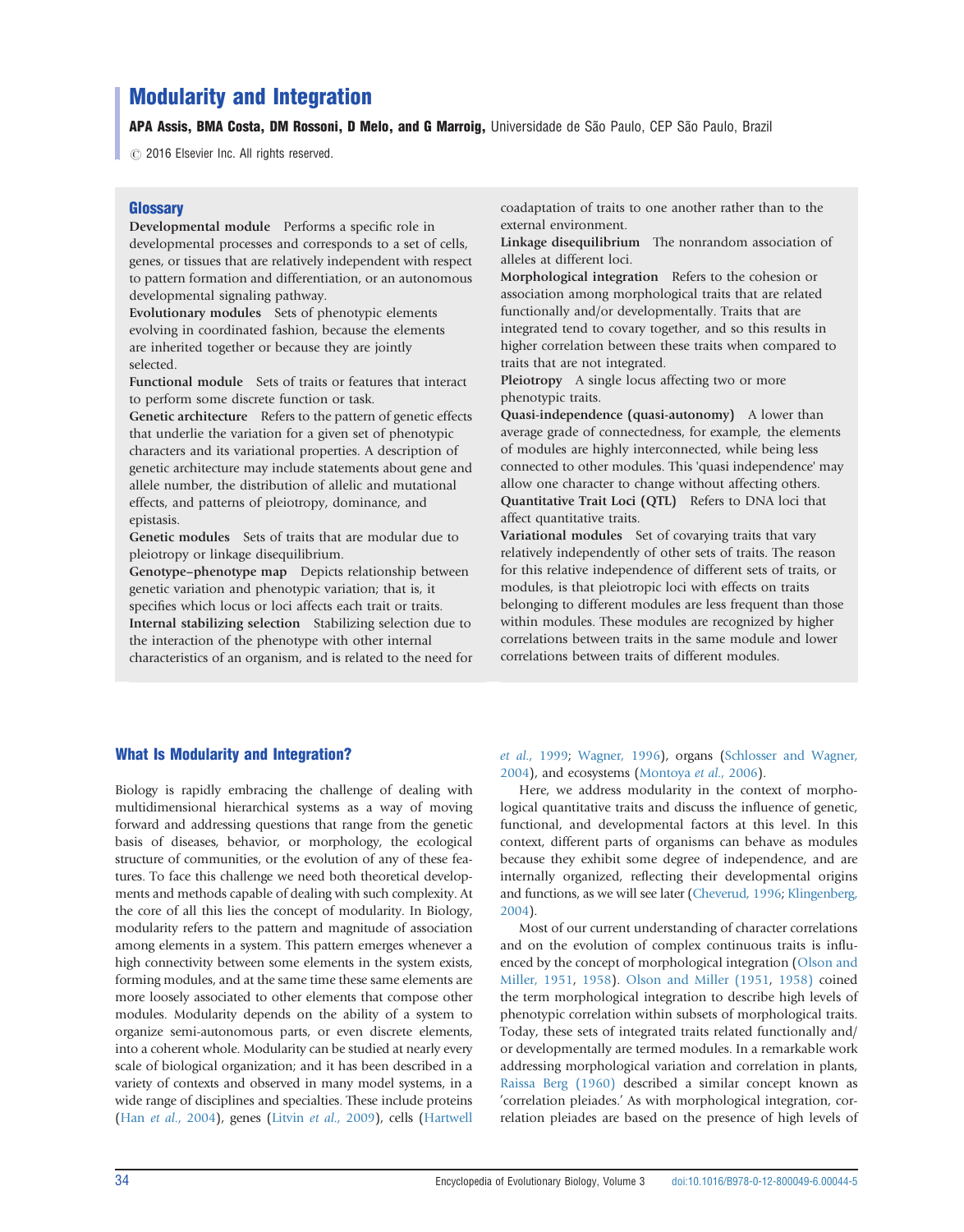correlation between some parts of an organism, and low association between these and other parts of the same organism.

From the above definitions, we can see that modularity and integration are interrelated concepts, as both of them deal with the interdependence between different structures based on developmental, genetic, and/or functional factors, and, moreover, are quantified by the degree of correlation or covariation among traits. In fact, they can be understood as two sides of the same coin. While the concept of morphological integration describes connections among parts of an organism, the concept of modularity stresses its relative independence or autonomy ([Schlosser and Wagner, 2004;](#page-6-0) [Wagner, 1996\)](#page-6-0).

In biology, several types of modules have been recognized, including functional, developmental, genetic, evolutionary, and variational ([Cheverud, 1996](#page-5-0); Wagner et al[., 2007\)](#page-6-0). A functional module is composed of characters or features that interact together on performing a task or function and are relatively independent in relation to other functional sets ([Cheverud, 1996;](#page-5-0) [Wagner](#page-6-0) et al., 2007). Developmental modules correspond to set of cells, genes, or tissues that are relatively independent with respect to pattern formation and differentiation, or an autonomous regulatory control ([Wagner](#page-6-0) et al[., 2007\)](#page-6-0). Genetic integration occurs when sets of morphological elements are inherited together as a module, due to pleiotropy and/or linkage desequilibrium. These sets of morphological elements are more or less independently of other sets or modules ([Cheverud, 1996\)](#page-5-0). An evolutionary module is a set of morphological traits evolving in coordinated fashion, because the elements are inherited together or because they are jointly selected ([Cheverud, 1996\)](#page-5-0). Variational modularity is recognized by higher correlations between traits in the same module and lower correlations between traits of different modules, and can have different causes [\(Armbruster](#page-5-0) et al., [2014](#page-5-0); [Grabowski](#page-5-0) et al., 2011; [Melo and Marroig, 2015](#page-6-0); [Young](#page-6-0) [and Hallgrímsson, 2005\)](#page-6-0).

## The Causes of Modularity: Development and Function

A variational modularity is thought to be the outcome of functional and/or developmental relationships between traits ([Berg, 1960;](#page-5-0) [Cheverud, 1982](#page-5-0); [Olson and Miller, 1958](#page-6-0); [Porto](#page-6-0) et al[., 2009](#page-6-0)). These two forms of individual level integration are related because development can be viewed as a dynamic process, and functional integration in the adult is likely achieved through developmental integration [\(Cheverud,](#page-5-0) [1996](#page-5-0)). Moreover, the developmental process is the path by which genetic variation is translated into phenotypic variation (genotype–phenotype map sensu, [Wagner and Altenberg,](#page-6-0) [1996](#page-6-0)). Consequently, the study of modularity is crucial to understand these developmental pathways.

Processes of shared function and development can act as an internal stabilizing selection force on the maintenance of the modular structure observed at the phenotypic level ([Estes and Arnold, 2007;](#page-5-0) Porto et al[., 2013](#page-6-0), [2009](#page-6-0); [Shirai and](#page-6-0) [Marroig, 2010\)](#page-6-0). This can be seen with a simple example: in almost all mammals the mandible and maxilla need to work together in order to function. Furthermore, these two bones share the same developmental origins. Thus, while a multitude of dietary habits exists, the shared internal development

and function keep the two traits highly correlated in all mammals.

If we extend this example a bit further to four traits we can perhaps get a firmer grip on the origins of modularity in functional and developmental factors. Empirically, functional, and developmental integration can be measured by detecting the existence of groups of highly correlated traits. Under the hypothesis of modularity, one would expect that developmentally and functionally related traits would have a relatively higher correlation between them than the correlation among those without shared function or developmental origin/interaction [\(Cheverud, 1982](#page-5-0)). To illustrate this concept, we can look to [Figure 1](#page-2-0) that presents four cranial traits measured in a bat skull and mandible. The first two traits, maxilla length and mandible length, are related to chewing function. Since both share the same function, it is expected that they present relatively higher correlation. In addition, these traits correspond to bones that share a common cellular origin in the neural crest, which reiterate the expectation of high correlation for both characters. Consider now the other two traits in [Figure 1](#page-2-0): frontal and parietal length. These two are not directly related with mastication but instead are primarily involved in brain protection. Moreover, these two bones share a common embryonic origin in the paraxial mesoderm cells. Accordingly, we would expect to find a high correlation between maxilla and mandible as well as a high correlation between parietal and frontal measurements. On the other hand, we would expect to find a considerably lower, or even absent, correlation between these two groups ([Figure 1](#page-2-0)).

# The Origin of Modularity and Integration from a Genetic Perspective

From a genetic perspective, pleiotropy and linkage disequilibrium are the two mechanisms behind modularity and integration ([Falconer and Mackay, 1996\)](#page-5-0). Linkage disequilibrium is the nonrandom association of alleles at different loci. In other words, it is the presence of statistical associations between alleles compared to what would be expected if alleles were independently, randomly sampled from the population. This process leads to nonrandom co-occurrence of different combinations of trait values associated with different alleles. The relative contribution of linkage disequilibrium for modularity patterns is debatable, since recombination might break these associations. However, linkage disequilibrium can be actively maintained through natural selection [\(Barton and Turelli, 1989](#page-5-0); [Templeton, 2006\)](#page-6-0). Pleiotropy, on the other hand, has a more established role on the emergence of modularity ([Wright, 1980\)](#page-6-0). Pleiotropy is a common property of many genes, and occurs when a gene affects the phenotypes of two or more traits ([Cheverud, 2004](#page-5-0); [Hodgkin, 1998](#page-6-0); [Wagner and Zhang, 2011\)](#page-6-0). Traditionally, it was believed that widespread pleiotropy could be prejudicial to the adaptation process. The rationale behind this is that, the more complex an organism is (in terms of a higher dimensional trait space), the less likely a pleiotropic mutation will be advantageous. This is because the larger the number of traits affected by a particular pleiotropic loci, the more unlikely it is for the changes caused by a mutation to be advantageous in all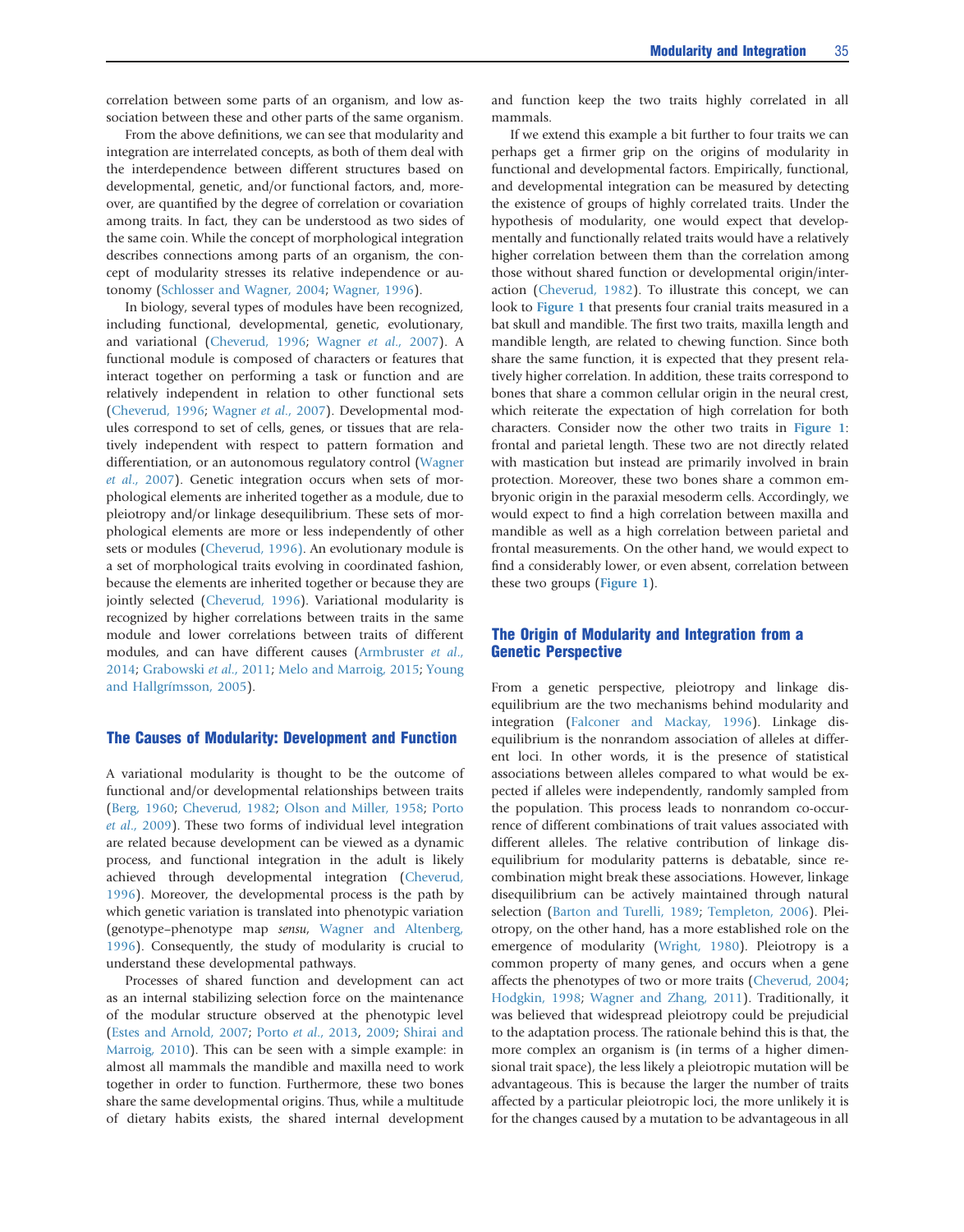<span id="page-2-0"></span>

Figure 1 Hypothetical example of four cranial traits in a bat skull and mandible and their correlations. Note that developmentally and functionally related traits exhibited higher correlation. Green: parietal and frontal bones share a common embryonic origin in the paraxial mesoderm cells and are related in protect central nervous system. Orange: maxilla and mandible are related to chewing function and share a common cellular origin in the neural crest. Scale bar (black line)  $=$  5 mm. Picture credits: *Daniela Rossoni.* 

traits simultaneously; an issue known as 'the cost of complexity' [\(Fisher, 1930;](#page-5-0) [Orr, 2000](#page-6-0)). From this point of view, the more complex an organism is, the more difficult it would be to respond to selection. [Wagner \(1996\)](#page-6-0) was the first one to propose a model that could circumvent the complexity cost problem. He suggested that pleiotropic effects must be somewhat limited and related to function, creating modules of genetic effects that allow relative independence, in the same vein as the classical Olson and Miller modular organization. Indeed, there is considerable empirical evidence pointing to the emergence of modularity due to pleiotropic gene effects restricted to a set of functionally or developmentally related traits, a pattern known as modular pleiotropy ([Cheverud,](#page-5-0) [2004](#page-5-0), [1996](#page-5-0); [Cheverud](#page-5-0) et al., 1997; Ehrich et al[., 2003](#page-5-0); [Leamy](#page-6-0) et al[., 1999](#page-6-0); Mezey et al[., 2000](#page-6-0); [Pavlicev](#page-6-0) et al., 2008; [Vaughn](#page-6-0) et al[., 1999](#page-6-0); [Wagner](#page-6-0) et al., 2007).

Pleiotropy can have both a constraining and a facilitating effect in the evolutionary process. It can be a constraint in the sense that the more traits a gene affects the more unlikely a mutation will be advantageous [\(Fisher, 1930](#page-5-0); [Orr, 2000\)](#page-6-0). On the other hand, pleiotropy might be a facilitator of evolution, since populations whose individuals are organized in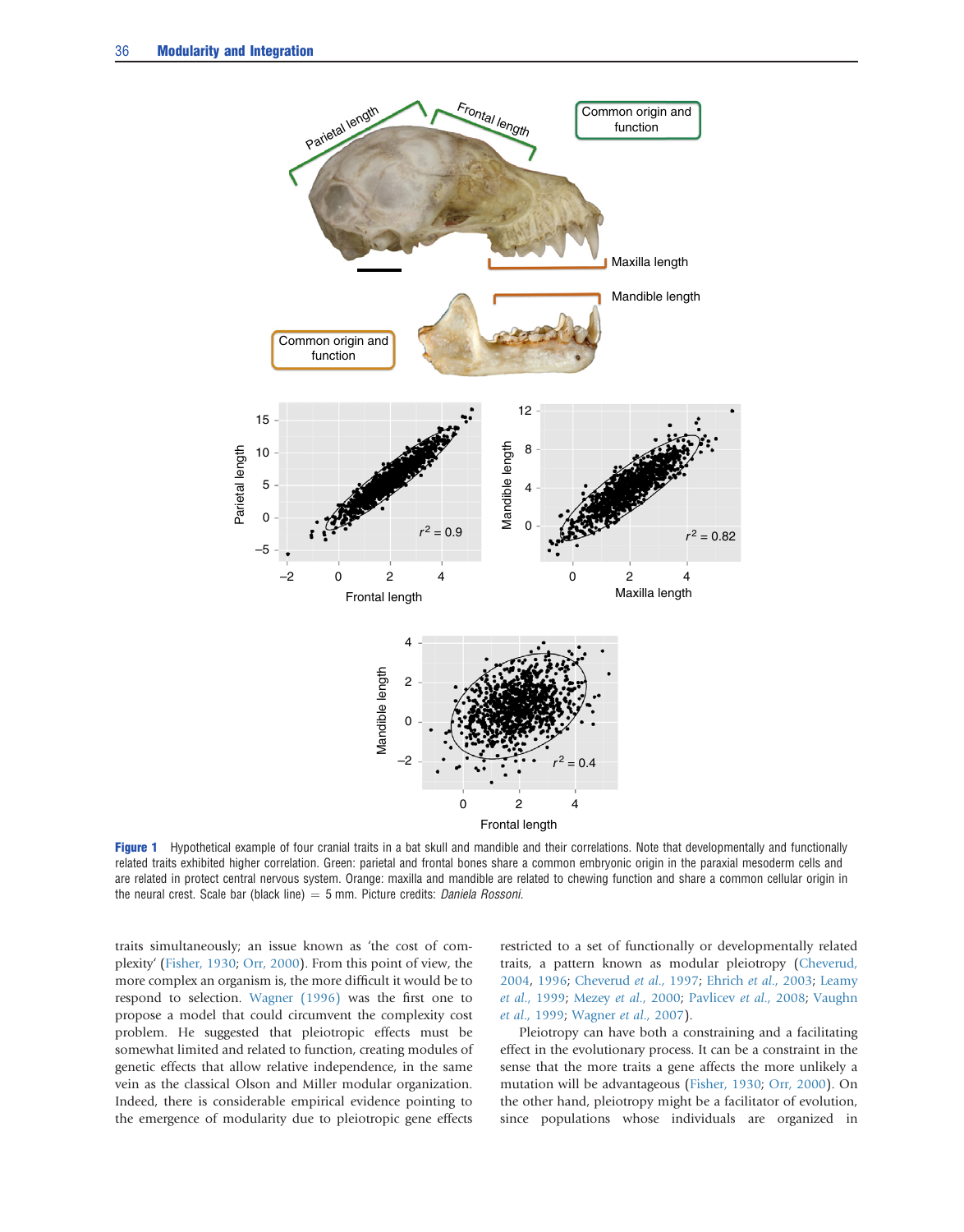

Figure 2 (a) Schematic representation of correlation between two traits for different genotypes. Genotype AA has a high correlation of 0.8 between trait X and Y; genotype Aa has a correlation of 0.5 and genotype aa has a correlation of zero between traits. The black dot in the center of each ellipse is the mean values for trait X and Y. (b and c) represent the three genotypes plotted together. In (b) we have selection (black arrow) favoring bigger individuals for both traits X and Y. In (c) we have selection favoring individuals smaller for trait X but bigger for trait Y. We might expect population b evolve in such a way to increase the positive covariation between traits and, therefore, we expect an increase of allele A frequency. We expect population c to evolve toward a decrease in the covariation between traits and, therefore, a decrease in frequency for allele A and increase for allele a. Adapted from Wagner, G.P., Pavlicev, M., Cheverud, J.M., 2007. The road to modularity. Nature Reviews Genetics 8 (12), 921–931.

developmentally and/or functionally restricted modules can respond to selection on a set of traits without perturbing the other sets ([Griswold, 2006;](#page-5-0) [Pavlicev](#page-6-0) et al., 2011).

Also, pleiotropy itself can evolve, and for this there must be genetic variation in pleiotropic relations [\(Pavlicev](#page-6-0) et al., 2011). This means that the relationship between traits can be genetically variable; and a possible source for this variation is a phenomenon called differential epistasis ([Cheverud, 2004](#page-5-0); [Pavlicev](#page-6-0) et al., 2011, [2008\)](#page-6-0). Several studies have reported different loci presenting differential epistasis that are responsible for differences in the relationship between continuous traits. These loci are termed 'relationship Quantitative Trait Loci' or rQTL and refer to genomic regions that show variation in epistatic effects, altering pleiotropic relations and the correlation between phenotypic traits ([Cheverud, 2004;](#page-5-0) [Pavlicev](#page-6-0) et al[., 2011,](#page-6-0) [2008;](#page-6-0) Wolf et al[., 2005](#page-6-0)). To better understand this, let's imagine a rQTL loci with two alleles A and a (Figure 2 (a)). Depending on the genotype, the covariation between traits X and Y is different, with a high positive correlation if the genotype is AA, a moderate positive correlation for genotype Aa, and no correlation between them for genotype aa (Figure  $2(a)$ ). As follows, we can say that the covariance between two traits depends on the genotype of this rQTL locus, although the genotype does not affect the traits means. If directional selection is favoring an increase for both traits (Figure  $2(b)$ ), we would expect allele A to increase its frequency in the population. This would happen because individuals with higher correlation between traits have higher values for both traits X and Y and would, therefore, be favored. On the other hand, if selection is acting for an increase of trait

Y but a decrease of trait X (Figure  $2(c)$ ) we expect an increase of allele a frequency in the population. Again, the mechanistic reason for that would be that individuals Aa and AA have positive correlation between traits, which is been selected against in this case. It is easy to imagine how modular pleiotropy might appear in a population with this differential epistasis model: as long there are genetic variation in pleiotropy, natural selection can act leading to tighter or looser connections between traits [\(Pavlicev](#page-6-0) et al., 2010).

## Empirical Studies Investigating Modular Patterns

There is a vast literature on recognizing and characterizing modular patterns, especially concerning the mammalian skull. Thus, we will use the skull as a case study in order to exemplify the points raised earlier in this article. One of the forms of recognizing modules is by comparing correlation matrices from empirical data, and theoretical matrices based on hypotheses of functional/developmental relationships among characters. These theoretical hypotheses are strongly anchored on state-of-the-art literature about mammalian skull development ([Cheverud, 1996](#page-5-0), [1995](#page-5-0); [Moore, 1981](#page-6-0); [Smith, 1996](#page-6-0), [1997,](#page-6-0) [2001\)](#page-6-0). This methodology permits recognizing several different modules in different taxa, studied on a broad (orders and families), as well as on a more limited (as genus), phylogenetic framework [\(Ackermann and Cheverud, 2004](#page-5-0); [Cheverud, 1982;](#page-5-0) [Marroig](#page-6-0) et al., 2004; [Marroig and Cheverud,](#page-6-0) [2001;](#page-6-0) Porto et al[., 2009](#page-6-0), [2013;](#page-6-0) [Shirai and Marroig, 2010\)](#page-6-0).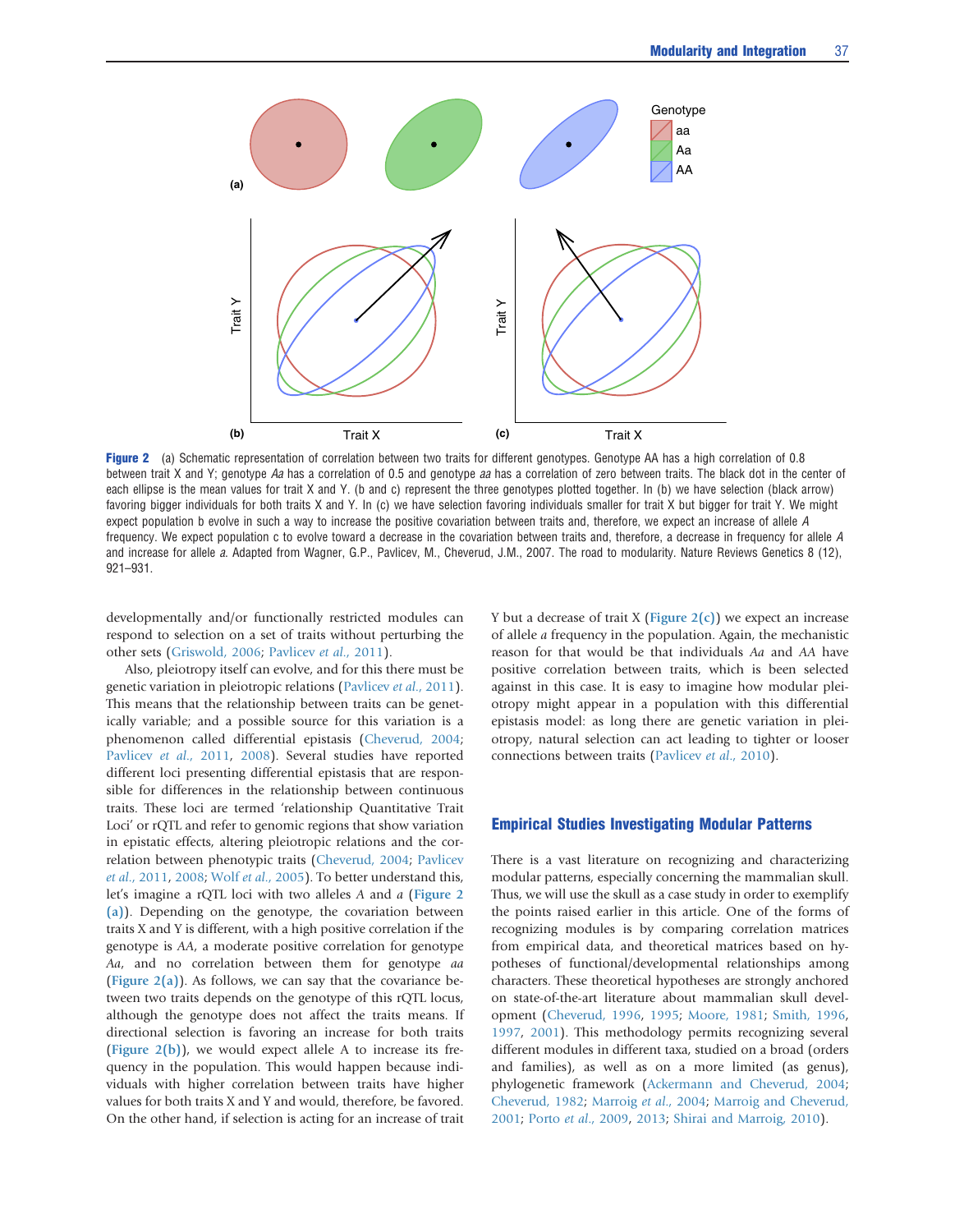From a developmental perspective, metatherian mammals (marsupials) present a similar modular pattern. [Porto](#page-6-0) et al. [\(2009\)](#page-6-0), analyzing five different orders of metatherians, reported a strong integration among facial traits, especially oral and nasal subregions. In contrast, the other 10 orders of eutherians mammals also evaluated by these authors exhibited a more variable modular pattern, with the vast majority of orders displaying a significant oral integration, but also with a broad contrast between neural and facial integration. These contrasting results between two mammals' infraclasses may reflect their developmental history, as metatherians present an early development of the facial traits because newborn survival depends directly on its ability to suckle ([Smith,](#page-6-0) [1996](#page-6-0)). Differently, eutherians have more variation in neonatal states (having both highly altricial and precocial neonates) and a longer intrauterine growth [\(Smith, 2001,](#page-6-0) [1997\)](#page-6-0). All these results indicate that shared development and function structures the current diversity of mammalian patterns of modularity/integration as expected by [Olson and Miller](#page-6-0) [\(1958\)](#page-6-0) hypothesis.

Another approach to the study of modularity is mapping QTLs in genomes. Along this line, one of the first direct evidences of modular genetic architecture organization came from the study of QTLs affecting different regions in the mouse mandible. [Cheverud](#page-5-0) et al. (1997) used crossings between two inbreed lines of mice with very different sizes and a set of known markers to map genomic regions that affected linear distances measured on the mouse mandible. Using these experiments, they were able to show that most pleiotropic effects were restricted to one of the two regions in the mandible, the alveolar region and the ascending ramus, each related to different functions. The teeth are inserted at the alveolar region, while the ascending ramus is home to most muscle insertions. While both regions are related to mastication, the genetic effects are somewhat independent, with only 23% of the observed QTLs affecting both regions at the same time.

More recently, working with the same mouse strains as Cheverud, [Kenney-Hunt](#page-6-0) et al. (2008) measured the number of shared QTLs between a series of skeletal traits. They expand the scope to include 70 traits, both in the skull and post-skull, painting a remarkable picture of the pleiotropic structure controlling skeletal development in mice. A total of 798 QTLs were identified, with many of the QTLs affecting more than one trait, indicating frequent pleiotropy. The authors used the information on pleiotropy to create a genetic effects adjacency matrix between traits, where traits that shared more pleiotropic QTLs were more related. This adjacency matrix was then compared to the correlation matrix between traits, and this showed a relatively high and significant correlation. These results suggested that phenotypic correlations are in part determined by shared pleiotropic effects.

On a larger scale, Wang et al[. \(2010\)](#page-6-0) used a large dataset of yeast, nematode, and mouse mutants to show that the genetrait relationship is highly modular, with most genes having small localized effects, and only a few genes having widespread pleiotropic effects and large effect sizes. This leads to an offset of Orr's cost of complexity, and allows for intermediate levels of complexity to exist via modularity.

## Evolutionary Implications and Some Caveats

Studying the modularity, or the morphological integration of organisms, is fundamental to understand the evolution of complex features, as the modular structure influences multivariate evolution. The relationship between the inherited patterns of modular covariation and directional selection may, for example, restrict or facilitate certain evolutionary paths for a population. One way to appreciate the effects of genetic covariance upon the magnitude and direction of evolution is portrayed in [Figure 3](#page-5-0) (adapted from Arnold et al[., 2001;](#page-5-0) [Marroig and Cheverud, 2010](#page-6-0)). In this hypothetical adaptive landscape, three populations (a, b, and c) differ in their current position in relation to the adaptive peak. All three populations share the same basic genetic covariance pattern. Selection will push all three populations to the nearest adaptive peak, but the orientation of the selection gradient will differ due to their differences in current position on the landscape. While selection in all three populations specifies the shortest linear path to the peak, the realized evolutionary trajectory  $(Δz)$  from generation to generation may be quite different. In fact, if the two axes of major genetic variance are not aligned (population c) with the direction of selection, the evolutionary response to selection will be curvilinear ([Figure 3](#page-5-0), right panel). Furthermore, this curvilinear trajectory would be biased by the line of least resistance (defined as the linear combination having maximum genetic variance within a population, see [\(Schluter,](#page-6-0) [1996](#page-6-0)) embodied in the G-matrix. Because in this simple example (with only two dimensions) the first line of least resistance holds almost twice as much variation as the second one, the initial response in population c would be strongly biased in the direction of the largest genetic variance. It is also important to note how the line of least resistance influences not only the direction but also the magnitude of the evolutionary response along the path of selection. This point is made clear when comparing populations a and b. The magnitude of the response in population a is much larger than in population b. This reflects the fact that in population a, the first line of least resistance is aligned with the selected dimension; while in population b, the second line of least resistance is the one aligned with the direction of selection  $(\beta)$ . The difference in response magnitude between a and b due to the variance differences even overcomes differences in strength of selection due to the fact that the path between a and the peak has a shallower slope than the path between b and the peak that is steeper and therefore reflects stronger selection. This example clearly shows that correlation among traits would bias the direction, influence the magnitude and pace of evolution on a microevolutionary (few generations) scale. Whether or not these modularity/integration patterns affect at macroevolutionary scales (species groups, generas, families, and so on) is an open question, but most biologists agree that such influence should decrease with time.

Finally, it is important to keep in mind that when looking at modularity/integration patterns at a given age (adults are by far the most commonly studied) we should interpret patterns as a product of a continuous development. Thus, the covariance observed in a population might not be a simple result of separate or discrete developmental factors. In fact, the development process influencing the covariance between characters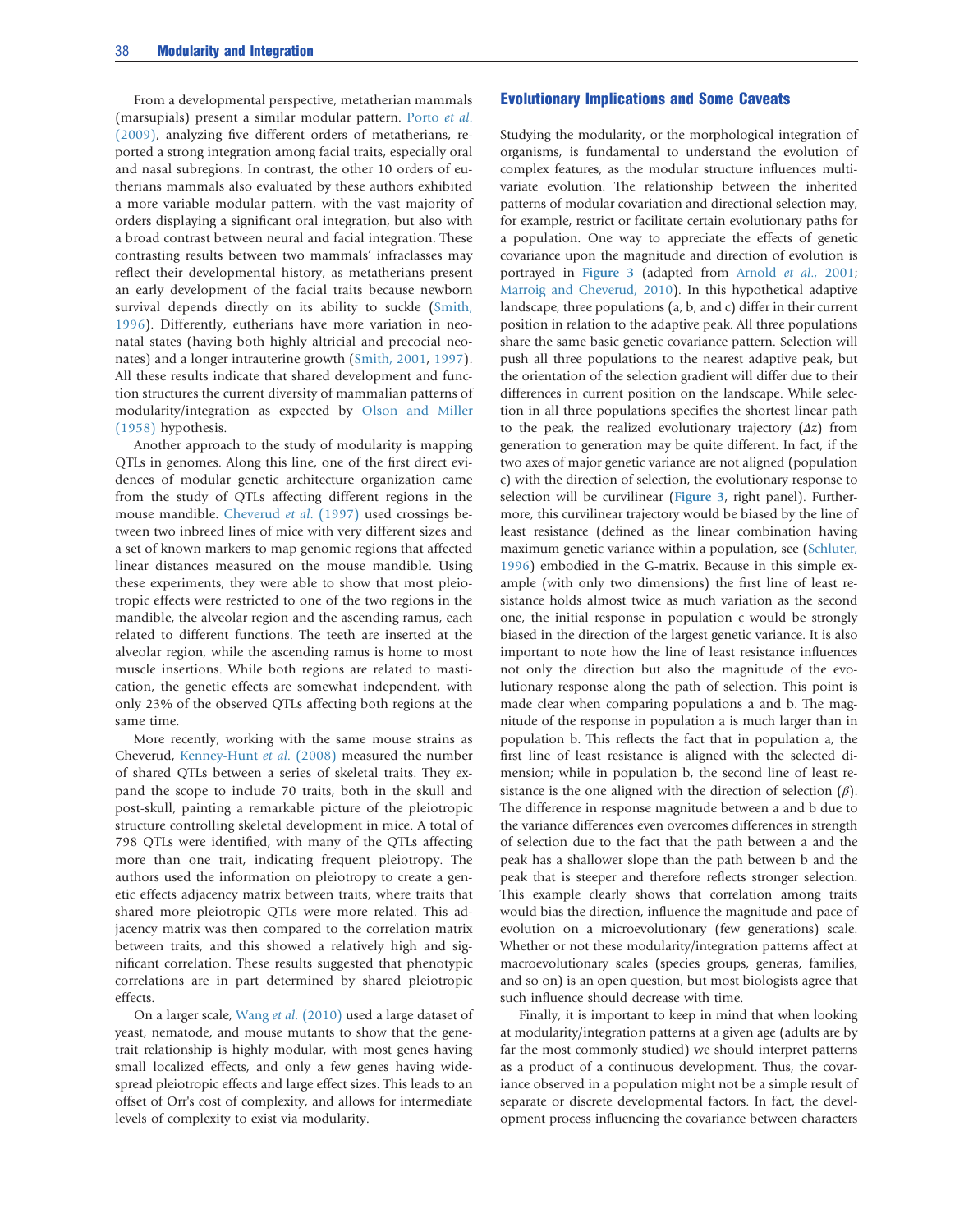<span id="page-5-0"></span>

Figure 3 A hypothetical adaptive landscape for two traits (X and Y) with the black dot marking the adaptive optima (peak), and gray ellipses indicating isoclines of subsequent smaller fitness. Three populations (a, b, and c) are shown with their corresponding patterns of variance and covariance for both traits. The points inside each ellipse represent the mean value for the traits in that population. Left panel shows the direction of selection (β), and right panel the evolutionary trajectory (Δz). As we can see at the left panel, selection (β) is acting linearly in the three populations attracting them to the adaptive peak. Because each population is at a specific place in the adaptive landscape, the response to selection will be different in each population (right panel). Population a, which has its major axis of variance (represented by the longest axis of the ellipse) aligned with the adaptive landscape, will have a linear and fast response to selection. In few generations (represented by the number of arrows in the graph) it will reach the adaptive peak. Population b has its second axis of variance aligned with the adaptive landscape. Therefore, the response to selection will also be fast and linear, although not as fast as in population a. On the other hand, population c, which axis of variation is not aligned with the adaptive landscape, will take more generations to reach the adaptive peak and the trajectory will be deflected by the pattern of covariance. Adapted from Arnold, S.J., Pfrender, M.E., Jones, A.G., 2001. The adaptive landscape as a conceptual bridge between micro- and macroevolution. Genetica 112–113, 9–32; Marroig, G., Cheverud, J.M., 2010. Size as a line of least resistance II: Direct selection on size or correlated response due to constraints? Evolution 64 (5), 1470–1488.

observed at the population level is variable over time and space during ontogeny and, hence, later factors can overlap and obscure the signal of earlier factors affecting the covariance structure. The combined effect of these developmental processes suggests viewing the covariance as a palimpsest (Hallgrímsson et al., 2009) where the underlying determinants of integration and modularity cannot be easily decipherable from the covariance or correlation data. Furthermore, distinct developmental factors per se are most likely not independent but instead might present various degrees of correlation among them in a hierarchical way, and thus one should not expect that modularity patterns in a population of adult organisms would be a simple amalgamate or sum of individual components parts. Thus, modules still need to be integrated in larger hierarchical functional complex structures (like the mammalian skull) and the process of growth during development is one, if not the most important, agent of such integration (Porto et al[., 2013\)](#page-6-0). Yet, the study of variational modularity patterns can give us clues of these underlying developmental factors, since it is informative for many aspects of its underlying genetics and is critical for our comprehension of organismal evolution.

See also: Modularity and Integration in Evo-Devo. Multivariate Quantitative Genetics. Quantitative Trait Variation, Molecular Basis of. Systems in Evolutionary Systems Biology

## **References**

[Ackermann, R.R., Cheverud, J.M., 2004. Morphological integration in primate](http://refhub.elsevier.com/B978-0-12-800049-6.00044-5/sbref1) [evolution. In: Pigliuci, M., Preston, K. \(Eds.\), Phenotypic Integration: Studying](http://refhub.elsevier.com/B978-0-12-800049-6.00044-5/sbref1) [the Ecology and Evolution of Complex Phenotypes. Oxford: Oxford University](http://refhub.elsevier.com/B978-0-12-800049-6.00044-5/sbref1) [Press, pp. 302](http://refhub.elsevier.com/B978-0-12-800049-6.00044-5/sbref1)–319.

- [Armbruster, W.S., Pélabon, C., Bolstad, G.H., Hansen, T.F., 2014. Integrated](http://refhub.elsevier.com/B978-0-12-800049-6.00044-5/sbref2) [phenotypes: understanding trait covariation in plants and animals. Philosophical](http://refhub.elsevier.com/B978-0-12-800049-6.00044-5/sbref2) [Transactions of the Royal Society B: Biological Sciences 369 \(1649\), 20130245.](http://refhub.elsevier.com/B978-0-12-800049-6.00044-5/sbref2)
- [Arnold, S.J., Pfrender, M.E., Jones, A.G., 2001. The adaptive landscape as a](http://refhub.elsevier.com/B978-0-12-800049-6.00044-5/sbref3) [conceptual bridge between micro- and macroevolution. Genetica 112](http://refhub.elsevier.com/B978-0-12-800049-6.00044-5/sbref3)−113, 9–32.
- [Barton, N.H., Turelli, M., 1989. Evolutionary quantitative genetics: How little do we](http://refhub.elsevier.com/B978-0-12-800049-6.00044-5/sbref4) [know? Annual Review of Genetics 23, 337](http://refhub.elsevier.com/B978-0-12-800049-6.00044-5/sbref4)–370.
- Berg, R.L., 1960. The ecological signifi[cance of correlation pleiades. Evolution 14 \(2\),](http://refhub.elsevier.com/B978-0-12-800049-6.00044-5/sbref5) 171–[180.](http://refhub.elsevier.com/B978-0-12-800049-6.00044-5/sbref5)
- [Cheverud, J.M., 1982. Phenotypic, genetic, and environmental morphological](http://refhub.elsevier.com/B978-0-12-800049-6.00044-5/sbref6) [integration in the cranium. Evolution 36 \(3\), 499](http://refhub.elsevier.com/B978-0-12-800049-6.00044-5/sbref6)–516.
- [Cheverud, J.M., 1995. Morphological integration in the saddle-back tamarin](http://refhub.elsevier.com/B978-0-12-800049-6.00044-5/sbref7) (Saguinus fuscicollis[\) cranium. American Naturalist 145 \(1\), 63](http://refhub.elsevier.com/B978-0-12-800049-6.00044-5/sbref7)–89.
- [Cheverud, J.M., 1996. Developmental integration and the evolution of pleiotropy.](http://refhub.elsevier.com/B978-0-12-800049-6.00044-5/sbref8) [American Zoology 36, 44](http://refhub.elsevier.com/B978-0-12-800049-6.00044-5/sbref8)–50.
- [Cheverud, J.M., 2004. Modular pleiotropic effects of quantitative trait loci on](http://refhub.elsevier.com/B978-0-12-800049-6.00044-5/sbref9) [morphological traits. In: Schlosser, G., Wagner, G.P. \(Eds.\), Modularity in](http://refhub.elsevier.com/B978-0-12-800049-6.00044-5/sbref9) Development and Evolution, fi[rst ed. Chicago, IL: The University of Chicago](http://refhub.elsevier.com/B978-0-12-800049-6.00044-5/sbref9) [Press, pp. 132](http://refhub.elsevier.com/B978-0-12-800049-6.00044-5/sbref9)–153.
- [Cheverud, J.M., Routman, E.J., Irschick, D.J., 1997. Pleiotropic effects of individual](http://refhub.elsevier.com/B978-0-12-800049-6.00044-5/sbref10) [gene loci on mandibular morphology. Evolution 51 \(6\), 2006](http://refhub.elsevier.com/B978-0-12-800049-6.00044-5/sbref10)–2016.
- [Ehrich, T.H., Vaughn, T.Y.T., Koreishi, S.F.,](http://refhub.elsevier.com/B978-0-12-800049-6.00044-5/sbref11) et al., 2003. Pleiotropic effects on [mandibular morphology I. Developmental morphological integration and](http://refhub.elsevier.com/B978-0-12-800049-6.00044-5/sbref11) [differential dominance. Journal of Experimental Zoology B 79 \(October 2002\),](http://refhub.elsevier.com/B978-0-12-800049-6.00044-5/sbref11) 58–[79.](http://refhub.elsevier.com/B978-0-12-800049-6.00044-5/sbref11)
- [Estes, S., Arnold, S.J., 2007. Resolving the paradox of stasis: Models with](http://refhub.elsevier.com/B978-0-12-800049-6.00044-5/sbref12) [stabilizing selection explain evolutionary divergence on all timescales. American](http://refhub.elsevier.com/B978-0-12-800049-6.00044-5/sbref12) [Naturalist 169, 227](http://refhub.elsevier.com/B978-0-12-800049-6.00044-5/sbref12)–244.
- [Falconer, D.S., Mackay, T.F.C., 1996. Introduction to Quantitative Genetics, fourth](http://refhub.elsevier.com/B978-0-12-800049-6.00044-5/sbref13) [ed. Harlow: Addison Wesley Longman.](http://refhub.elsevier.com/B978-0-12-800049-6.00044-5/sbref13)
- [Fisher, R., 1930. The Theory of Natural Selection. London: Oxford University Press.](http://refhub.elsevier.com/B978-0-12-800049-6.00044-5/sbref14)
- [Grabowski, M.W., Polk, J.D., Roseman, C.C., 2011. Divergent patterns of integration](http://refhub.elsevier.com/B978-0-12-800049-6.00044-5/sbref15) [and reduced constraint in the human hip and the origins of bipedalism.](http://refhub.elsevier.com/B978-0-12-800049-6.00044-5/sbref15) [Evolution 65 \(5\), 1336](http://refhub.elsevier.com/B978-0-12-800049-6.00044-5/sbref15)–1356.
- [Griswold, C.K., 2006. Pleiotropic mutation, modularity and evolvability. Evolution](http://refhub.elsevier.com/B978-0-12-800049-6.00044-5/sbref16) & [Development 8 \(1\), 81](http://refhub.elsevier.com/B978-0-12-800049-6.00044-5/sbref16)–93.
- [Hallgrímsson, B., Jamniczky, H., Young, N.M.,](http://refhub.elsevier.com/B978-0-12-800049-6.00044-5/sbref17) et al., 2009. Deciphering the [palimpsest: Studying the relationship between morphological integration and](http://refhub.elsevier.com/B978-0-12-800049-6.00044-5/sbref17) [phenotypic covariation. Evolutionary Biology 36 \(4\), 355](http://refhub.elsevier.com/B978-0-12-800049-6.00044-5/sbref17)–376.